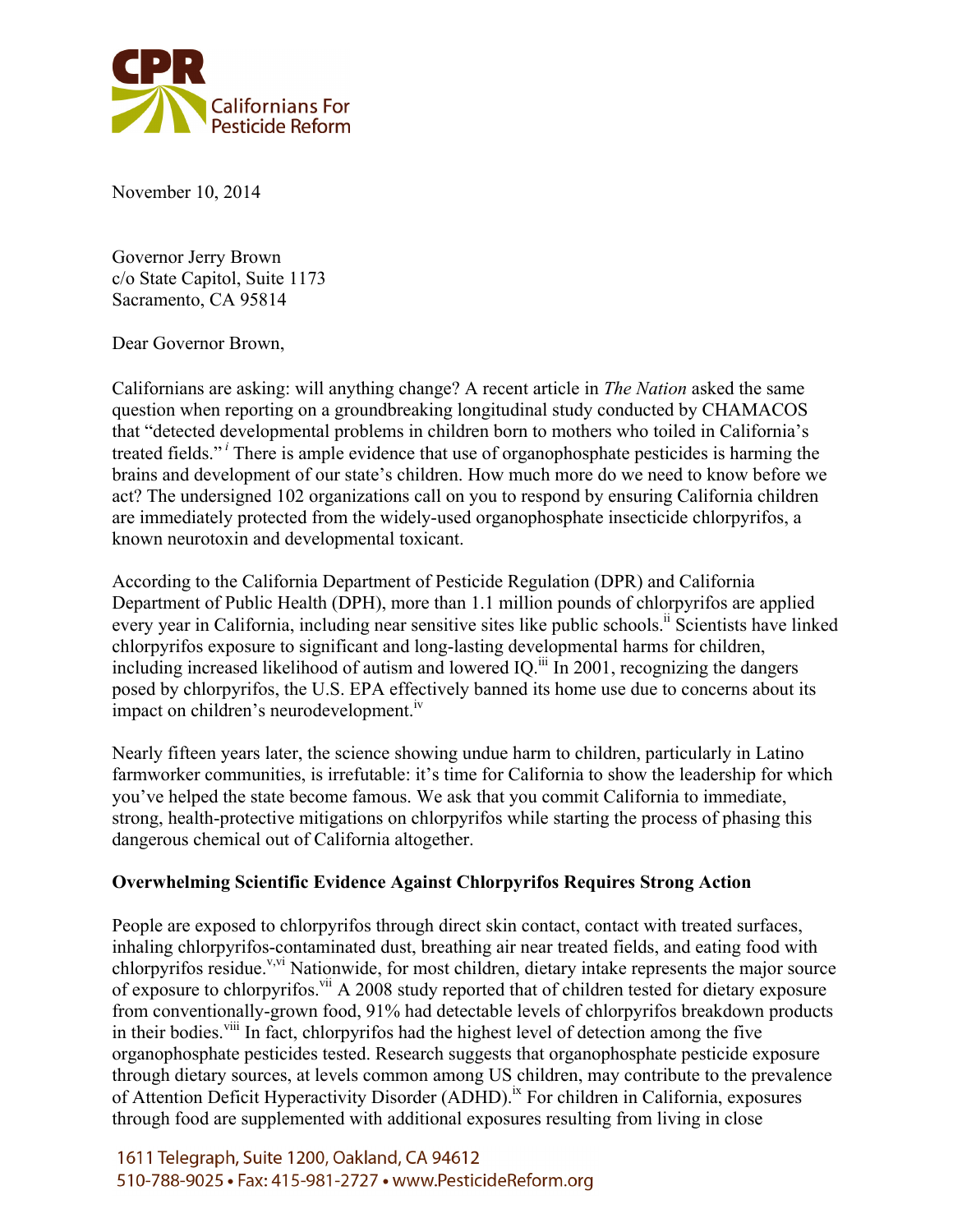proximity to fields, and levels in children's bodies are associated with applications of the pesticide in the fields. $x^x$ 

Exposure of any type is especially harmful for children and fetuses. Children are uniquely vulnerable to the impacts of pesticides since their developing brains are more susceptible to neurotoxicants and the dose of pesticides per body weight is likely higher than adults.<sup>xi</sup> Children also have lower levels of enzymes that detoxify certain organophosphate (OP) pesticides like chlorpyrifos.<sup>xii</sup> The 2001 withdrawal of chlorpyrifos for home use was based largely on the thenknown harm to children's neurological systems. Continued chlorpyrifos use in agriculture is an environmental injustice.

Exposure to chlorpyrifos can have significant health impacts. Recent studies, several of them conducted in California, have shown:

- Chlorpyrifos is a suspected endocrine disruptor and has profound impacts on neuroendocrine systems.<sup>xiii</sup>
- OP pesticide exposure, including chlorpyrifos, is linked to low birth weights<sup>xiv</sup> and reduced head circumference of newborns,<sup>xv</sup> a factor associated with children's subsequent reduced cognitive abilities.
- Prenatal exposure to OP pesticides, including chlorpyrifos, has negative impacts on neurodevelopment,<sup>xvi</sup> including poorer perceptual reasoning,<sup>xvii</sup> working memory<sup>xviii</sup> and intellectual development in 7-year-old children.<sup>xix</sup> Higher blood chlorpyrifos concentrations during pregnancy were found to be associated with poorer mental and motor development at three years of age.<sup>xx</sup>
- Expectant mothers who live within one mile of fields treated with organophosphate pesticides while pregnant are 60% more likely to bear a child with autism than pregnant women who do not live within a mile of treated fields. Children of women who lived within a mile of chlorpyrifos-treated fields in their second trimester are 3.3 times more likely to have autism. $\frac{xxi}{x}$
- Heavy chronic exposure is associated with neurodegenerative diseases such as Alzheimer's and Parkinson's.<sup>xxii</sup>

#### **Chlorpyrifos in the State's Air and Water**

Contrary to DPR's public relations efforts to downplay the problem, chlorpyrifos has been found in air at levels of concern across the state. DPR's own 2013 air monitoring data confirm that chlorpyrifos frequently moves far off treated fields. DPR's monitors detected chlorpyrifos in the air in a third of samples taken in three California communities, even though these sites are at the periphery of agricultural areas.<sup>xxiii</sup> At the Shafter site, chlorpyrifos was detected in 75% of air samples collected. $\frac{x}{x}$  A 2004-2005 study conducted in the agricultural community of Lindsay found that of more than 100 air samples collected near homes, three-quarters had detectable levels of chlorpyrifos. Eleven percent of the samples were above the levels determined to be "acceptable" for a 24-hour exposure by children. The highest concentration was nearly eight times the level of concern.<sup>xxv</sup>

Pesticide contamination of water is also a serious public health and environmental concern. The Central Coast Regional Water Quality Control Board acknowledged that pesticides, including chlorpyrifos, are "causing serious damage" to Central Coast water resources, with monitoring programs documenting "high levels of chemicals leaving agricultural areas and entering the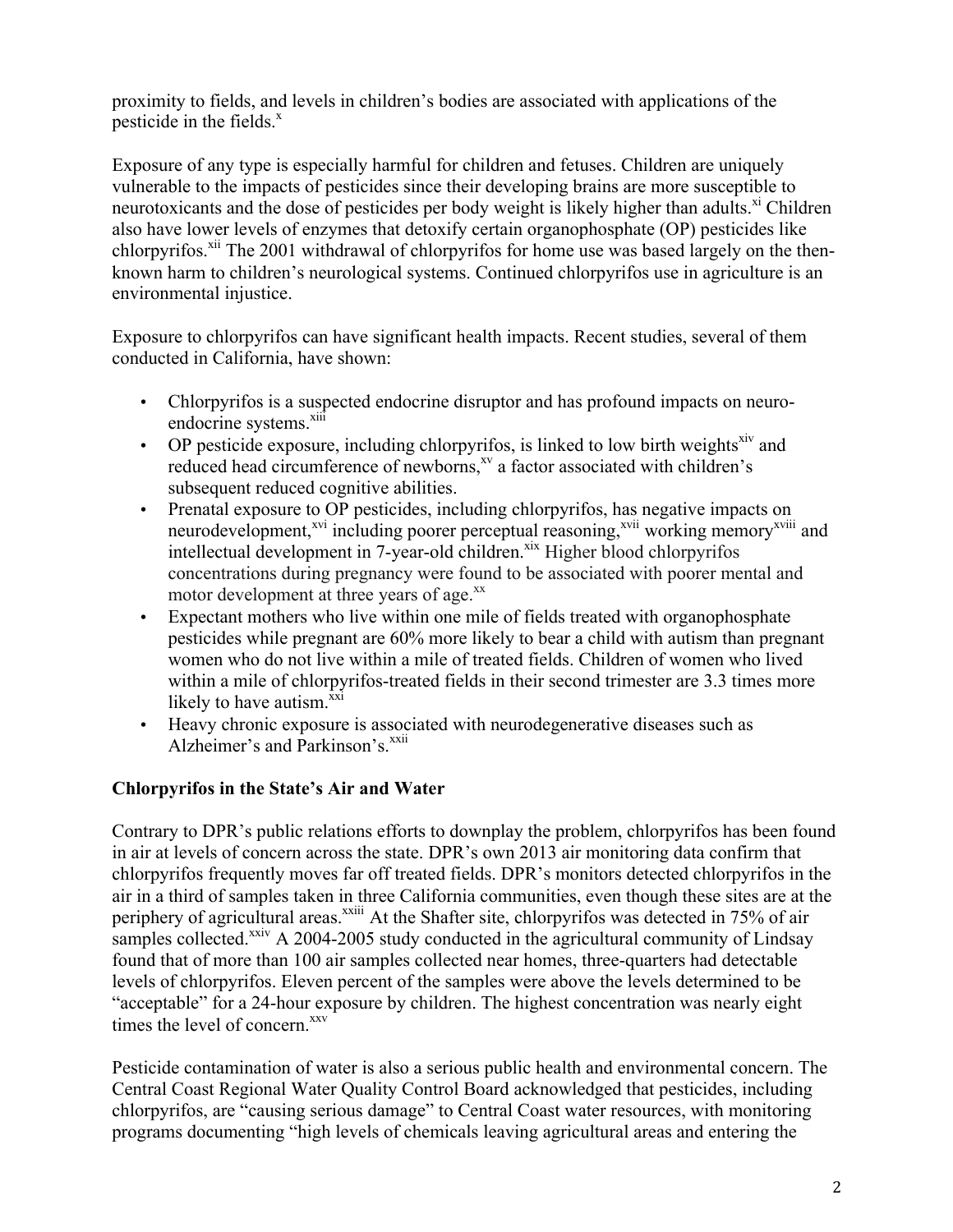waterways of our Region."<sup>xxvi</sup> DPR's water monitoring data from 2011<sup>xxvii</sup> showed that chlorpyrifos frequently moves off treated fields into water at levels that might harm aquatic life, as chlorpyrifos was detected in 17.7% of samples with 10% exceeding U.S. EPA's target level.

# **Environmental Injustice**

In April 2014, the California Department of Public Health (DPH) released a report that found chlorpyrifos to be the eighth most common agricultural pesticide of public health concern used within a quarter mile of public schools in the 15 California counties studied. <sup>xxviii</sup> DPH documented 7,769 pounds of chlorpyrifos applied within a quarter-mile of 438 schools in 2010, putting tens of thousands of students at risk.<sup>xxix</sup>

In the 15 counties assessed, Latino children were 46% more likely than White children to attend schools within a quarter mile of highly hazardous agricultural pesticide applications.<sup>xxx</sup> This difference was more pronounced with increased pesticide use. Latino children were 91% more likely than White children to attend schools within a quarter mile of the highest use of highly hazardous pesticides.<sup>xxxi</sup>

# **Existing Law Compels DPR to Take Stronger Action**

The only significant action DPR has taken on chlorpyrifos was its recent proposal to make chlorpyrifos a state-restricted material. Although this is a small step in the right direction, listing chlorpyrifos as a restricted material is wholly insufficient for protecting California communities. Designating a pesticide a restricted material means growers must seek permits before use but leaves county agricultural commissioners with full discretion for approving, conditioning or denying permits, and the vast majority of permits are approved (approximately 99.5% in 2012).<sup>xxxii</sup> Similar restrictions on other hazardous agricultural pesticides across the state have not significantly reduced use or resulted in improved protections for children.

DPR should be taking much stronger action than merely listing chlorpyrifos as a restricted material. Given the strong weight of evidence demonstrating reduced IQ, permanent neurodevelopmental impacts, reduced birth weight and compromised mental capacity in children associated with chlorpyrifos exposures, as well as the data on detection of chlorpyrifos in California's air and water, the California Birth Defects Prevention Act (Food and Ag Code)<sup>xxxiii</sup> becomes applicable. Under this law if a pesticide product containing the active ingredient presents significant adverse health effects, including reproductive effects, birth defects, or infertility abnormalities, DPR must take cancellation or suspension action against the product pursuant to Section 12825 or 12826 of the Act. We urge that this law be fully considered and actions taken in accordance with its requirements.

With these requirements in mind, DPR must take some immediate steps. DPR was legally obligated to complete its 2004 chlorpyrifos re-evaluation within two years – by 2006. Ten years later, the department has allowed the re-evaluation process to languish and still has no timeline for completion. Considering the recently-released scientific studies documenting harm to California children and pregnant women from chlorpyrifos exposure under currently allowable conditions, continued delay is unacceptable. We call on you to ensure DPR completes its chlorpyrifos re-evaluation in 2015.

Moreover, DPR's decision not to finish its own, nearly complete California-focused human health risk assessment in favor of relying on U.S. EPA's risk assessment is not scientifically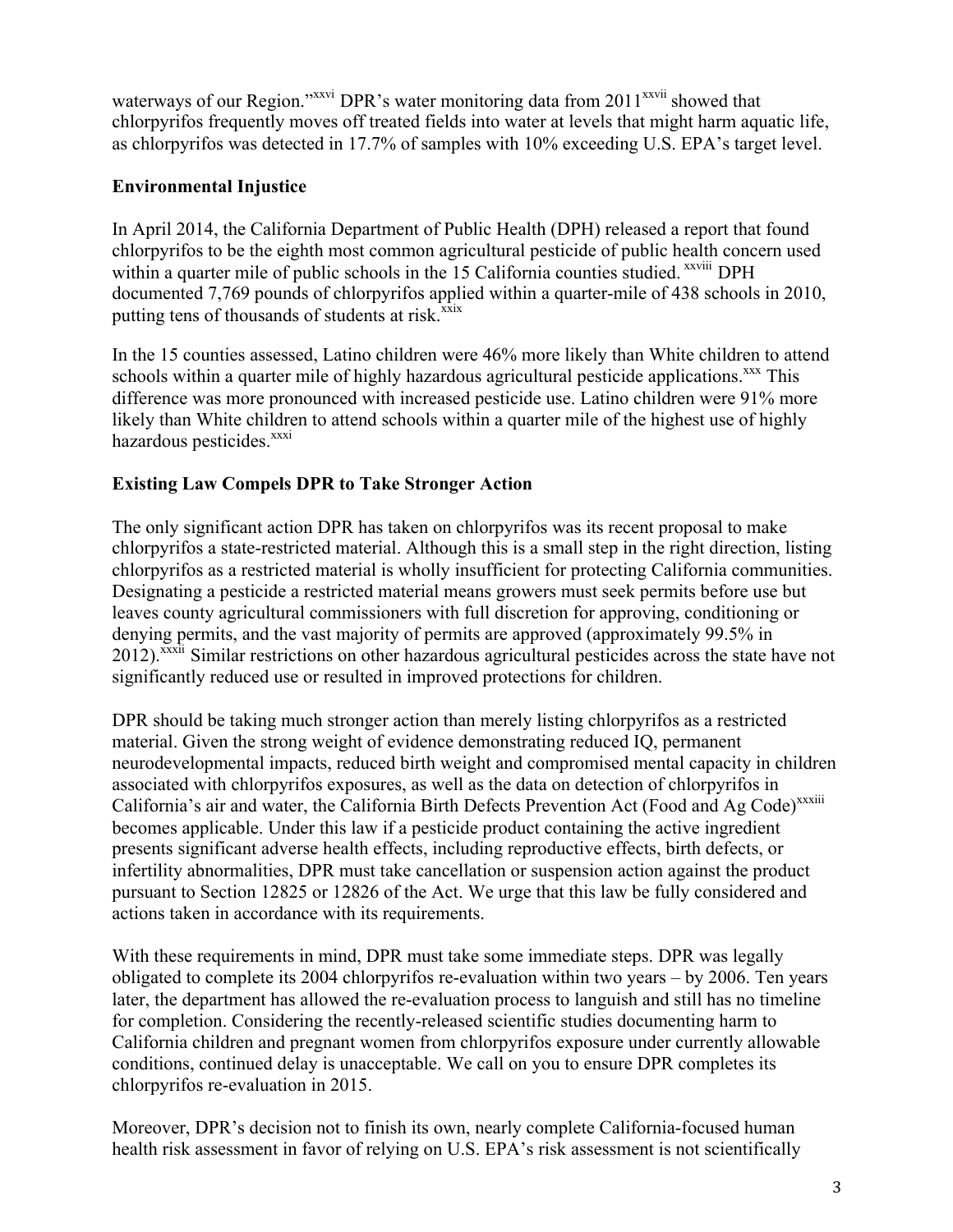sound. We share concerns raised by DPR scientists and the Office of Environmental Health Hazards Assessments that the U.S. EPA's Preliminary Risk Assessment did not adequately account for the increased vulnerability of children's developing brain to chlorpyrifos. Without accounting for early-life vulnerability and incorporating a 10X FQPA "safety" factor, healthprotective levels prescribed by the U.S. EPA will be inadequate. To ensure protections for California's children, DPR must promptly complete its California-focused assessment, which reflects the unique nature of California agriculture, taking into consideration the state's extensive agricultural-residential interface and particularly labor-intensive crops. By delaying or abandoning its own risk assessment of chlorpyrifos, DPR will be doing a serious disservice to California's farmworkers, farmers, and rural communities facing the dual risks of exposure through water and air, as well as to consumers exposed through food residues. California has always been a leader in the field of protecting the environment and its people from hazardous chemical exposures, and we ask you to urge DPR to strive to higher standards of health protection.

# **Supporting Growers**

Alternatives to chlorpyrifos exist, and can be employed with great success by farmers in California. Use of pheromones for insect-mating disruption, for example, has led to dramatically reduced chlorpyrifos use in some crops. However, it is essential that chlorpyrifos is not replaced with other chemical insecticides that have other adverse health and environmental effects, such as endocrine disruption, cancer, neurological damage, surface and groundwater contamination, toxicity to beneficial insects, persistence, etc. For this reason it is essential that California invest in cutting edge research to develop innovative agricultural practices to control pests on crops such as alfalfa, broccoli, citrus and cotton, where current alternatives may not be sufficient.

Many other synthetic chemical insecticides on the market that may be suggested as alternatives to chlorpyrifos have a range of adverse health and environmental effects, such as endocrine disruption, cancer, neurological damage, surface and groundwater contamination, toxicity to beneficial insects, persistence, etc. Hence, their use is not recommended to replace chlorpyrifos.

The use of Integrated Pest Management (IPM) as defined by the UC IPM Program and integrated into an agroecological approach to crop and farm management is the preferred approach to crop and pest management that will effectively replace the use of pesticides like chlorpyrifos. Agroecology is endorsed by various key international bodies such as the Food and Agriculture Organization (FAO);<sup>xxxiv</sup> the International Assessment of Agricultural Knowledge, Science and Technology for Development (IAASTD)<sup>xxxv</sup>and the UN Special Rapporteur on the Right to Food.<sup>xxxvi</sup> Long-term successes with agroecological pest management have been documented here in the U.S. and on many innovative farms across California.

Agroecological pest management focuses on sustainable ecological solutions that prevent pest build up. It takes a holistic approach to crop management that recognizes pests as an integral part of the whole agroecosystem, forming a complex, inter-related network that includes beneficial insects, weeds, diseases, crops and soils. The self-regulatory mechanisms of a highly biodiverse farming system help keep pest species in balance. A healthy soil with a rich diversity of biota and a high content of organic matter is key to sustainable management of pests and diseases, and even helps reduce greenhouse gases through carbon sequestration. California's farmers deserve strong support to transition from hazardous pesticides like chlorpyrifos toward agroecological farming. We ask you to instruct DPR to provide the necessary resources for development and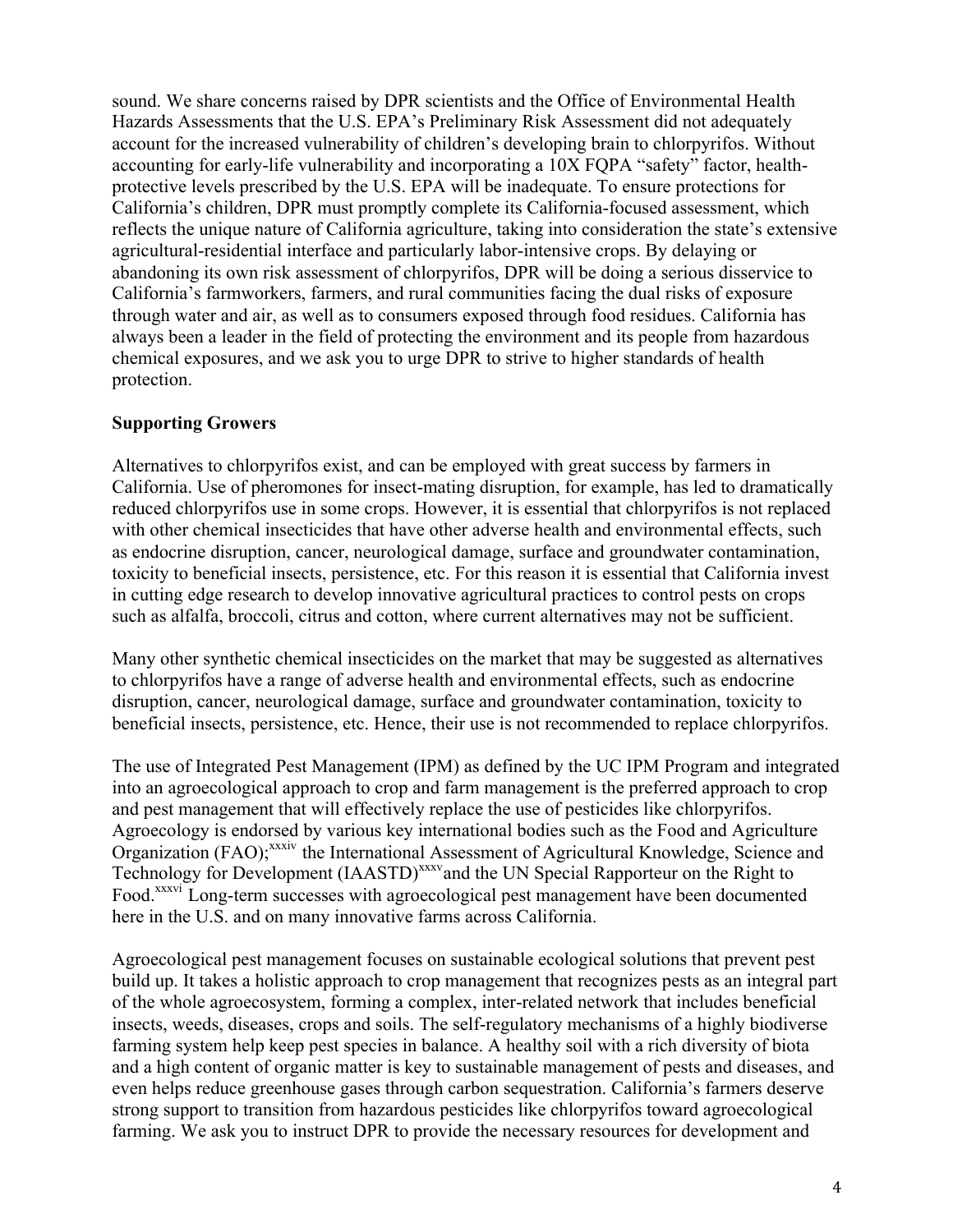implementation of safer solutions that help California farmers transition away from chlorpyrifos and other highly hazardous pesticides.

# **In Conclusion**

In light of chlorpyrifos' prevalence in California's air and water, its persistence in dust and as a residue on food, and its disproportionate impact on children of color in low-income agricultural communities, we call on you to ensure DPR fulfills its legal obligations to protect all of California's children. DPR must lay out a clear roadmap for strong and meaningful actions to reduce, and ultimately eliminate, exposures to this dangerous pesticide in California. This must include DPR:

- Designating chlorpyrifos a restricted use pesticide at the same time as implementing the following mitigation measures as permit conditions:
	- o A ban on aerial and air blast applications of chlorpyrifos.
	- o Creation of sufficiently large buffer zones of at least one mile or more (based on the pre-natal health effects found just shy of one mile), to ensure they're health protective for the most vulnerable populations, including children and pregnant women.
- Immediately completing its own human health risk assessment, incorporating the extra safety factor of 10 to ensure California children are adequately protected; and committing to a timeline for implementation of health-protective risk management measures in regulation.
- Committing to a timeline for completing the chlorpyrifos re-evaluation, such that DPR finalizes the re-evaluation by the end of 2015.
- Working with the University of California Integrated Pest Management Program and other researchers to support growers' transition to effective agroecological pest management alternatives to chlorpyrifos, including non-chemical alternatives for crops such as citrus, broccoli, alfalfa, almonds and cotton, where such alternatives are not yet identified.
- Committing to a concrete plan, with timelines, by the end of 2015 for canceling all remaining uses of chlorpyrifos.

California is known for taking a leadership role in protecting the environment and the health of its residents. We call on you to affirm that legacy by ensuring significant steps are taken to provide immediate protections to California families while beginning to phase out this outdated pesticide that has had such devastating consequences for California children and their families.

We respectfully request a timely response to this letter.

Sincerely,

TS Sul C.a.l.

Tracey Brieger and Sarah Aird Co-Directors **Californians for Pesticide Reform**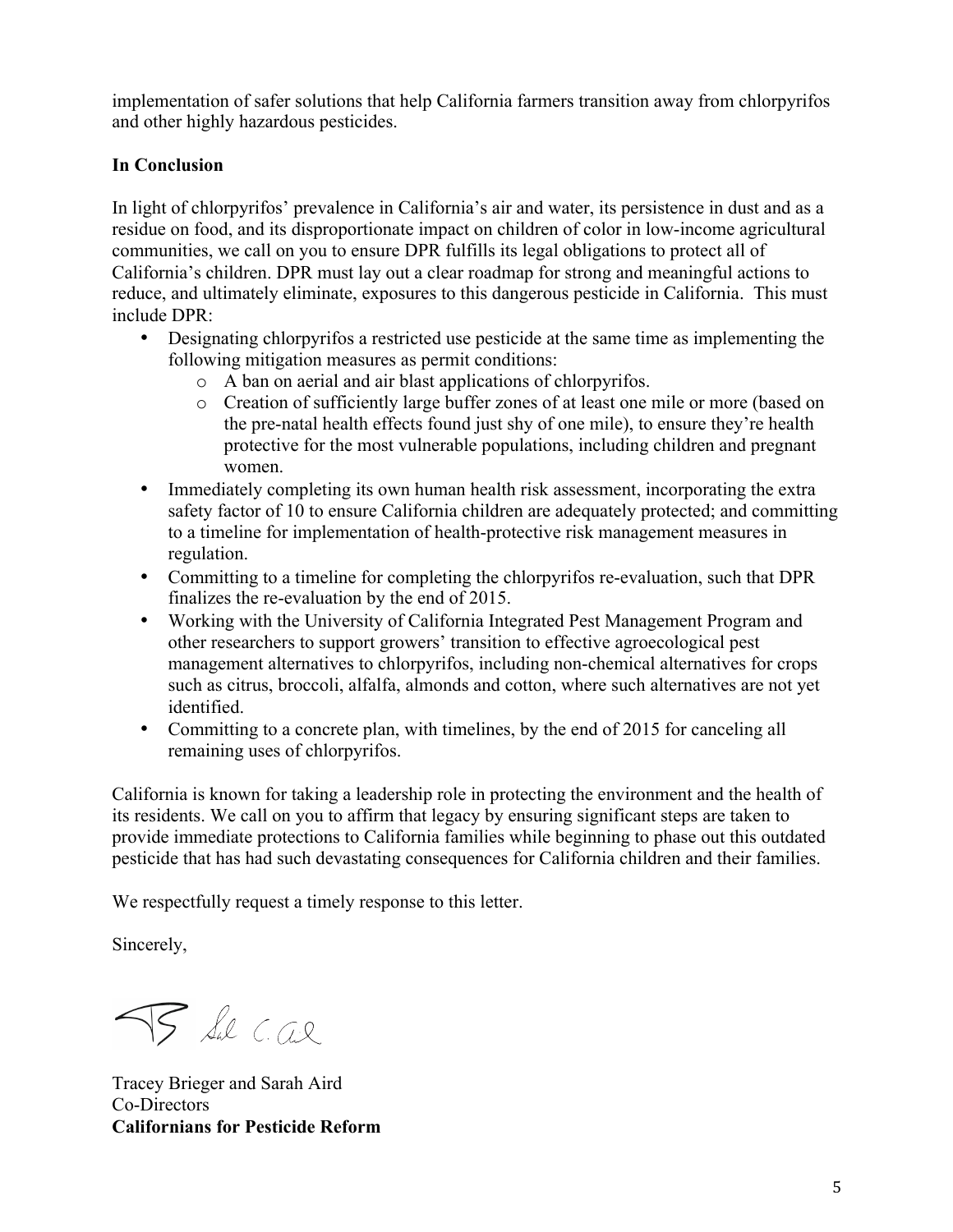Leah Cohen Program Director **Agricultural Justice Project**

Jeff Miller **Director Alameda Creek Alliance**

Pam Miller Executive Director **Alaska Community Action on Toxics**

Katie Huffling, MS, RN, CNM Director of Programs **Alliance of Nurses for Healthy Environments**

John Wachtel, MD District IX Chair **The American Congress of Obstetricians and Gynecologists, District IX**

Tricia Hunter, RN, MN Executive Director **American Nurses Association\California**

Shepherd Bliss Member **Apple Roots Group**

Tom Frantz President **Association of Irritated Residents**

Jack Milton **Organizer Better Urban Green Strategies**

Jay Feldman Executive Director **Beyond Pesticides**

Lisa Arkin Executive Director **Beyond Toxics**

Elizabeth Sholes Director of Special Projects **California Church IMPACT** Jane Williams Executive Director **California Communities Against Toxics**

Nan Wishner Board Member **California Environmental Health Initiative**

Gail Wadsworth Executive Director **California Institute for Rural Studies**

Patricia Bellasalma President **California NOW**

Brendan White Regulatory Policy Specialist **California Nurses Association**

Anne Katten Work Health and Safety Specialist **California Rural Legal Assistance Foundation**

Bob McFarland President **California State Grange**

Kathryn Alcantar Campaign Director **Californians for a Healthy and Green Economy**

Jonathan Evans Toxics and Endangered Species Campaign **Director Center for Biological Diversity** 

Penny Newman Executive Director **Center for Community Action And Environmental Justice**

Ronald White Director of Regulatory Policy **Center for Effective Government**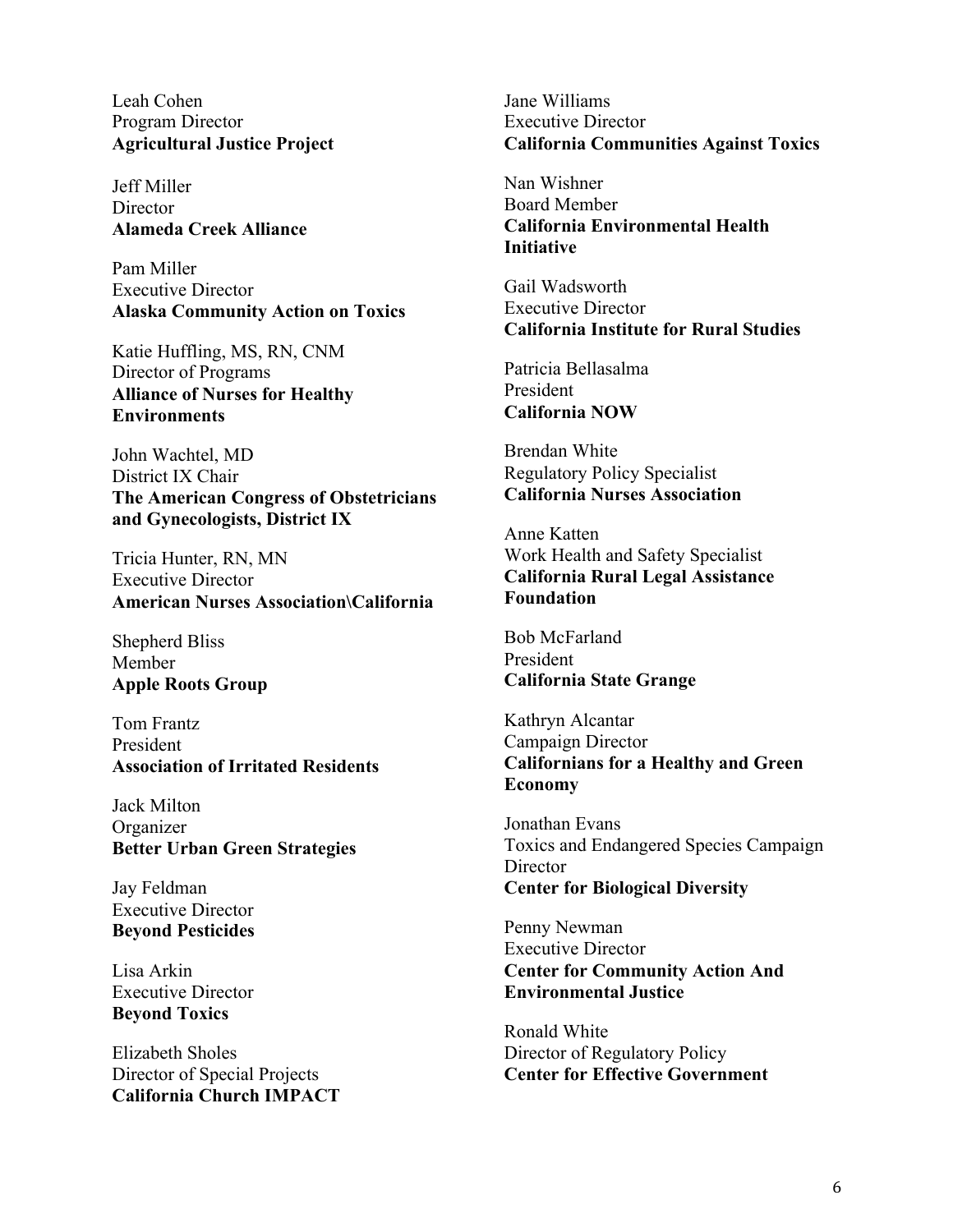Caroline Cox Research Director **Center for Environmental Health**

Lisa J. Bunin, Ph.D. Organic Policy Director **Center for Food Safety**

Caroline Farrell Executive Director **Center on Race, Poverty & the Environment**

Cesar Campos CCEJN Coordinator **Central California Environmental Justice Network**

Connie Beauvais Secretary **Citizens for Alternatives to Chemical Contamination**

Andria Ventura Toxics Program Manager **Clean Water Action**

Renee Nelson President **Clean Water & Air Matter**

Bill Magavern Policy Director **Coalition for Clean Air**

Luis Olmedo Executive Director **Comité Cívico del Valle, Inc.**

Pablo Rodriguez Executive Director **Communities for a New California Education Fund**

Omar Carrillo Policy Analyst **Community Water Center**

Jonathan Foley Program Director **The Conscious Kitchen** Lori de León Business Manager & Legislative Associate **Dolores Huerta Foundation**

Rebecca Meuninck Environmental Health Campaign Director **Ecology Center**

Isabel Arrollo **Director El Quinto Sol de América**

Judy Braiman President **Empire State Consumer Project, Inc.**

Amy Trainer, JD Executive Director **Environmental Action Committee of West Marin**

Joy Williams Research Director **Environmental Health Coalition**

Colin Bailey Executive Director **Environmental Justice Coalition for Water**

Bill Allayaud California Director of Government Affairs **Environmental Working Group**

Natalynne DeLapp Executive Director **Epic-Environmental Protection Information Center**

Katie Cantrell Executive Director **Factory Farming Awareness Coalition**

Jeannie Economos Pesticide Safety and Environmental Health Project Coordinator **Farmworker Association of Florida**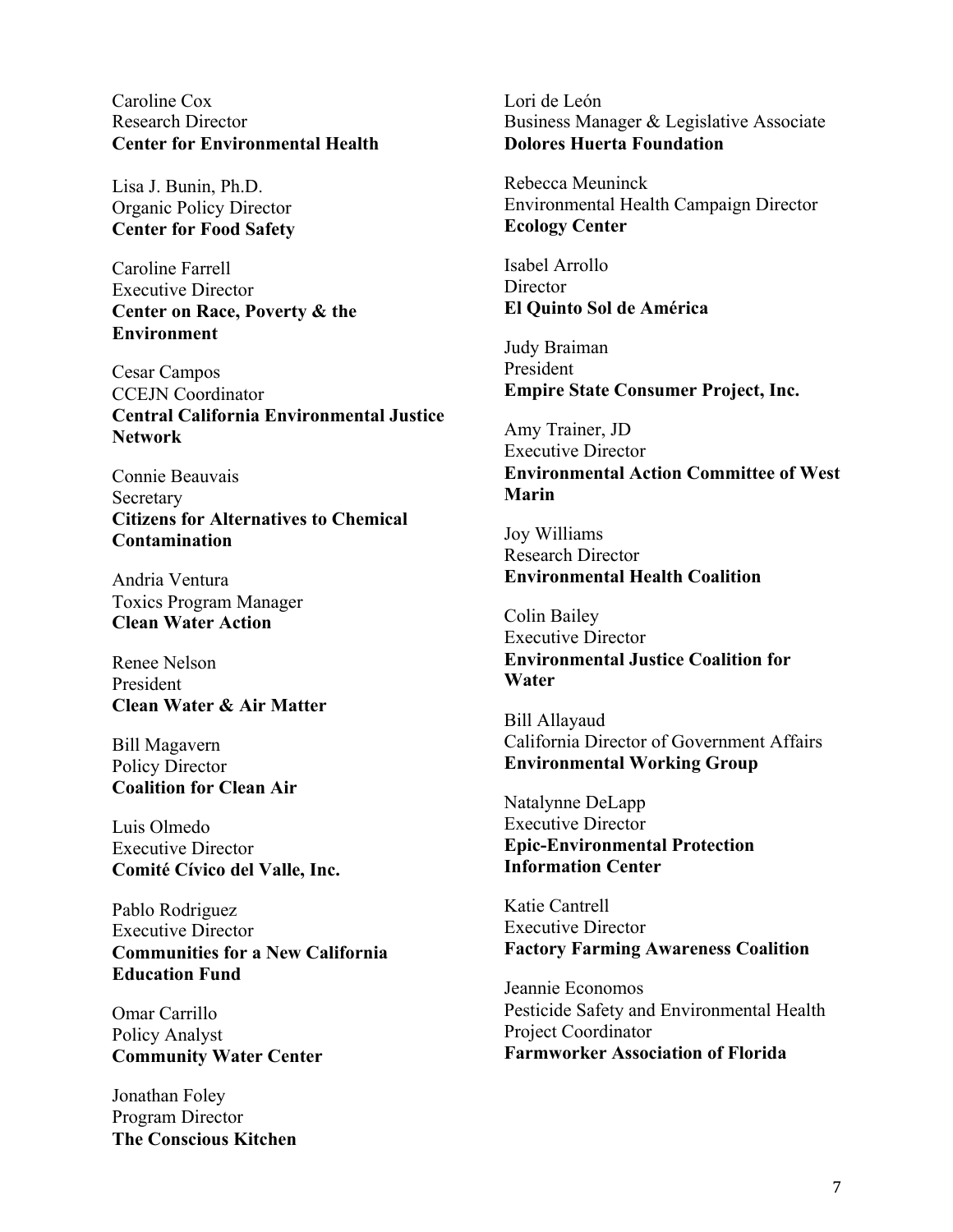Virginia Ruiz Director of Occupational & Environmental Health **Farmworker Justice**

Lauren Ornelas Founder/Executive Director **Food Empowerment Project**

Adam Scow California Director **Food & Water Watch**

Sarah Sharpe Environmental Health Director **Fresno Metro Ministry**

Socorro Santillan Executive Director **Fresno Barrios Unidos**

Lisa Archer Director, Food and Technology Program **Friends of the Earth U.S.**

Guadalupe Rosales Founder **Fuerza Hispana**

Denny Larson Executive Director **Global Community Monitor**

John Mataka President **Grayson Neighborhood Council**

Luana Conley Green Party County Council Member **Green Party of Monterey County**

Bradley Angel Executive Director **Greenaction for Health and Environmental Justice**

Alexandra Zissu Editorial Director **Healthy Child Healthy World** Claire L Barnett Executive Director **Healthy Schools Network**

Jennifer Kalt **Director Humboldt Baykeeper**

Jose T. Bravo Executive Director **Just Transition Alliance**

Kimberly Baker Executive Director **Klamath Forest Alliance**

Konrad Fisher Executive Director **Klamath Riverkeeper**

Joseph Vaile Executive Director **Klamath-Siskiyou Wildlands Center**

Shepherd Bliss **Owner Kokopelli Farm**

Pamm Larry Northern California Director **LabelGMOs.org**

Mario Talavera President **Latinos United for Clean Air**

Belita Cowan President **Lymphoma Foundation of America**

Debbie Friedman and Stacy Dieve Co-Chairs **MOMS Advocating Sustainability**

Cesar Lara Executive Director **Monterey Bay Central Labor Council**

Veena Singla, Ph.D. Staff Scientist **Natural Resources Defense Council**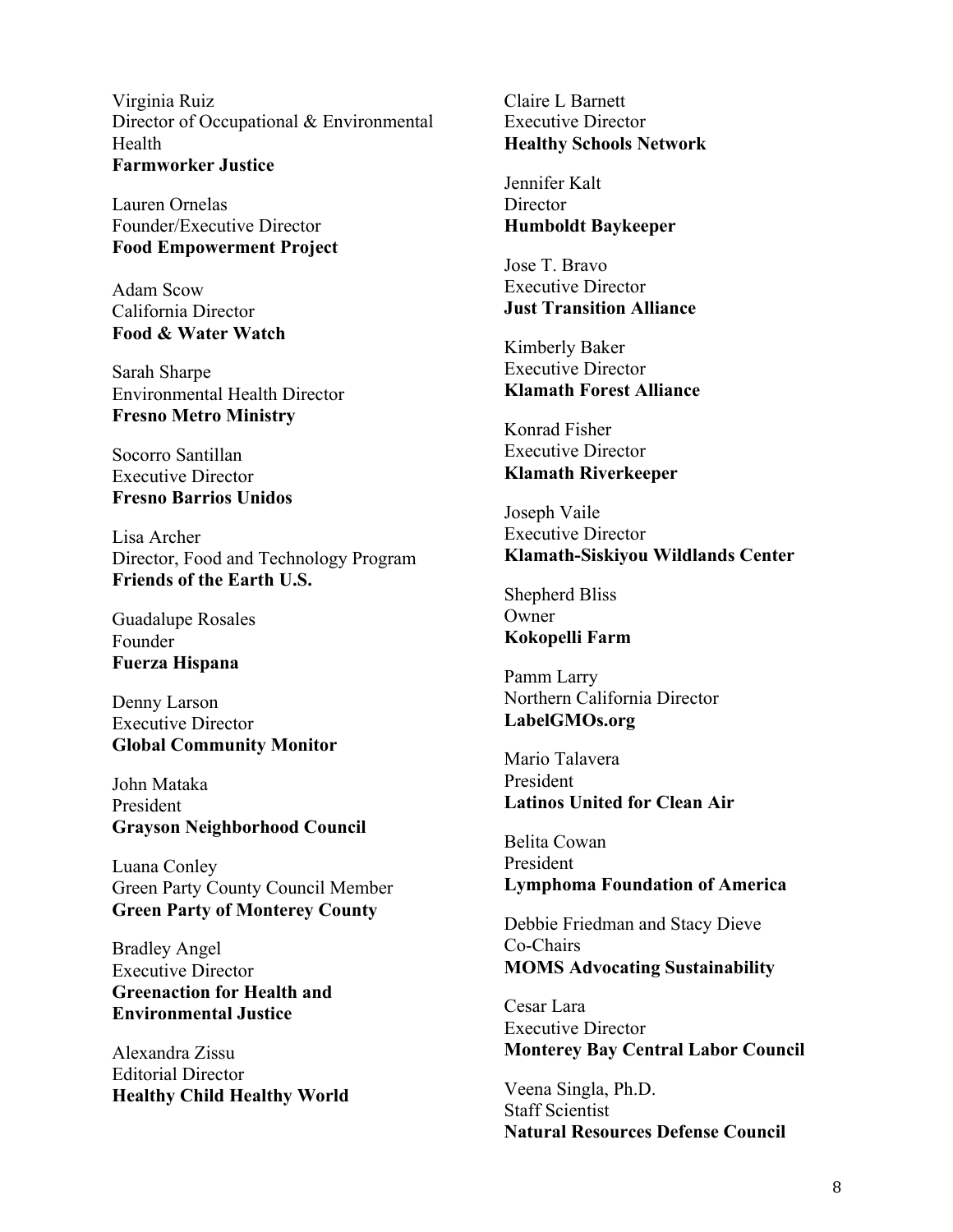Elizabeth Henderson Co-Chair, Policy Committee **Northeast Organic Farming Association of New York**

Kim Leval Executive Director **Northwest Center for Alternatives to Pesticides**

Dave Henson Executive Director **Occidental Arts and Ecology Center**

Sue Williamson Coordinator **Ojai Widlife League**

Suguet Lopez Executive Director **Organización en California de Líderes Campesinas, Inc.**

Vic and Barby Ulmer Co-Directors **Our Developing World**

Susan Junfish Program Director **Parents for a Safer Environment**

Maricela Mares-Alatorre **People for Clean Air & Water of Kettleman City**

Paul Towers Organizing & Media Director **Pesticide Action Network North America**

Ginger Souders-Mason **Director Pesticide Free Zone**

Martha Dina Argüello Executive Director **Physicians for Social Responsibility - Los Angeles**

Bill Durston, MD President **Physicians for Social Responsibility - Sacramento**

Liz Figueroa Vice President Public Affairs **Planned Parenthood Mar Monte**

Eduardo Guevara Executive Director **Promotores Comunitarios del Desierto**

Anne Kelsey Lamb **Director Regional Asthma Management and Prevention**

Mark Weller **Safe Strawberry Monterey County Working Group**

Sejal Choksi-Chugh Program Director **San Francisco Baykeeper**

Ted Schettler, MD, MPH Science Director **Science and Environmental Health Network**

Charity Kenyon Slow Food USA Governor Central Valley California Region & International Councilor **Slow Food California**

Samantha McCarthy **Organizer Stop West Nile Spraying Now**

Jim Cochran **Owner Swanton Berry Farm**

Rome Aloise President **Teamsters Joint Council 7**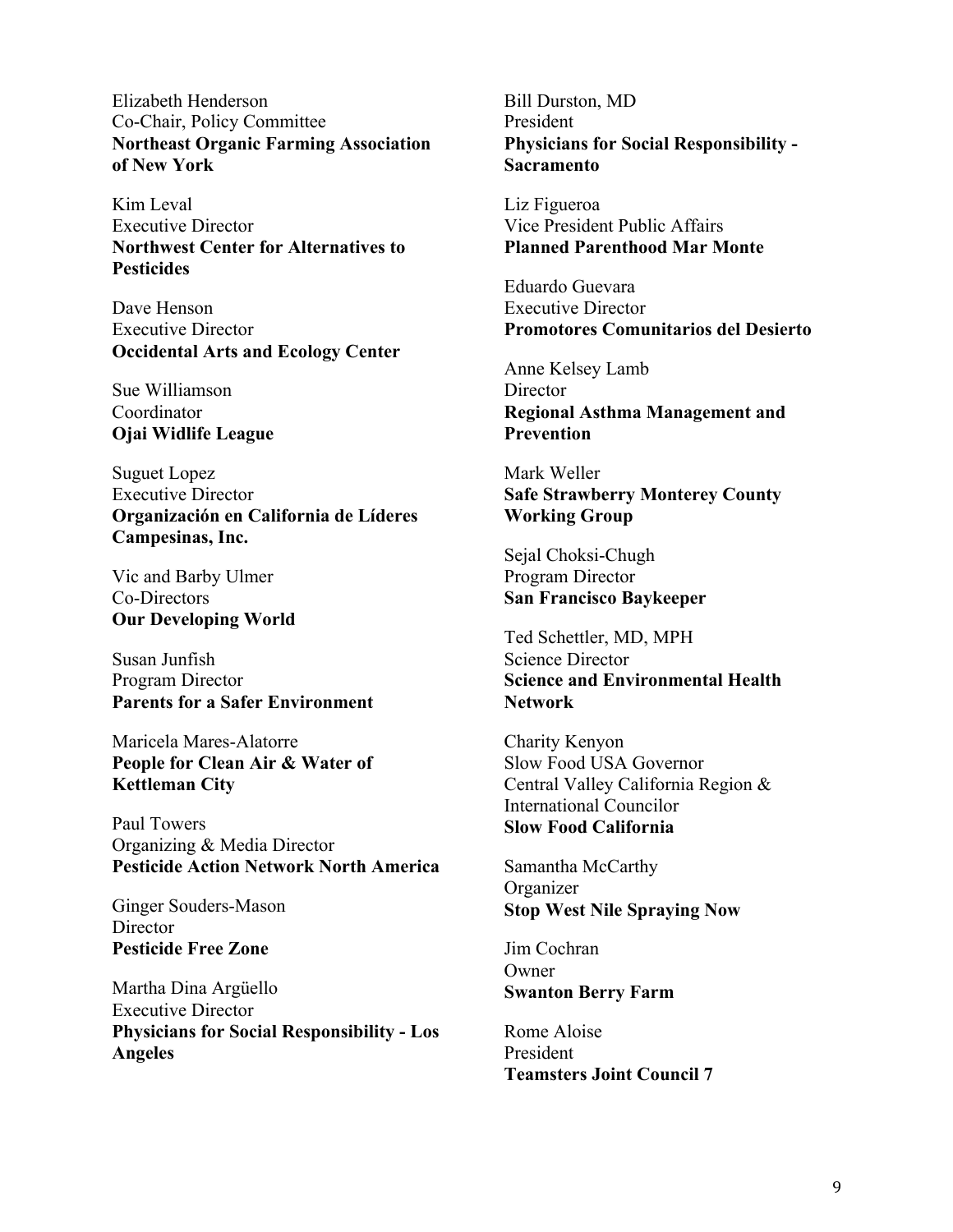Lynn Carroll, Ph.D. Senior Scientist **TEDX, The Endocrine Disruption Exchange**

Judi Shils Executive Director **Teens Turning Green**

Patricia Pagaling Executive Director **Transition to Organics**

Mar Preston Vice-President **TriCounty Watchdogs** Todd Steiner Executive Director **Turtle Island Restoration Network**

Justin Matlow Coordinator **Watsonville Safe Strawberries**

Jo Ann Baumgartner **Director Wild Farm Alliance**

Gail Bateson Executive Director **Worksafe, Inc.**

cc:

Matt Rodriquez, Secretary for Environmental Protection, Cal/EPA, Matthew.Rodriquez@calepa.ca.gov Brian Leahy, Director of the California Department of Pesticide Regulation, Brian.Leahy@cdpr.ca.gov

and

iii Shelton JF, Geraghty EM, Tancredi DJ, Delwiche LD, Schmidt RJ, Ritz B, Hansen RL, Hertz-Picciotto I. Neurodevelopmental Disorders and Prenatal Residential Proximity to Agricultural Pesticides: the CHARGE Study. *Environ Health Perspect* 122:1103–1109 (2014). Available at http://ehp.niehs.nih.gov/wpcontent/uploads/122/10/ehp.1307044.alt.pdf.

and

Bouchard MF, Chevrier J, Harley KG, Kogut K, Vedar M, Calderon N, et al. Prenatal Exposure to Organophosphate Pesticides and IQ in 7-Year-Old Children. *Environ Health Perspect* 119:1189-1195 (2011). Available at http://ehp.niehs.nih.gov/wp-content/uploads/122/10/ehp.1307044.alt.pdf.<br><sup>iv</sup> U.S. EPA. Chlorpyrifos Revised Risk Assessment and Agreement with Registrants. June 2000. Available at

i<br>Freinkel, Susan. Warning Signs: How Pesticides Harm the Young Brain. The Nation. March 11, 2014. Available at http://www.thenation.com/article/178804/warning-signs-how-pesticides-harm-young-brain. ii California Department of Pesticide Regulation. Pesticide Use Reports: 2000-2012

California Environmental Health Tracking Program, California Department of Public Health. Agricultural Pesticide Use Near Public Schools in California, p. 16. April 2014. Available at http://cehtp.org/projects/ehss01/pesticides and schools/Pesticides Schools Report April2014.pdf.

http://www.epa.gov/pesticides/op/chlorpyrifos/agreement.pdf.<br><sup>v</sup> Agency for Toxic Substances and Disease Registry. ToxFAQs(tm) for Chlorpyrifos. September 1997. Available at

http://www.atsdr.cdc.gov/tfacts84.pdf.<br>vi Fenske RA, Lu C, Barr D, and Needham L. Children's exposure to Chlorpyrifos and Parathion in an agricultural

community in central Washington state. *Environ Health Perspect* 110(5):549-553 (2002). Available at http://www.ncbi.nlm.nih.gov/pmc/articles/PMC1240847/pdf/ehp0110-000549.pdf.<br><sup>vii</sup> Lu C, Barr D, Pearson M, Waller LA. Dietary Intake and Its Contribution to Longitudinal Organophosphorus

Pesticide Exposure in Urban/Suburban Children. *Environ Health Perspect* 116:537–542 (2008). Available at http://www.ncbi.nlm.nih.gov/pmc/articles/PMC2290988/pdf/ehp0116-000537.pdf. viii *Ibid*.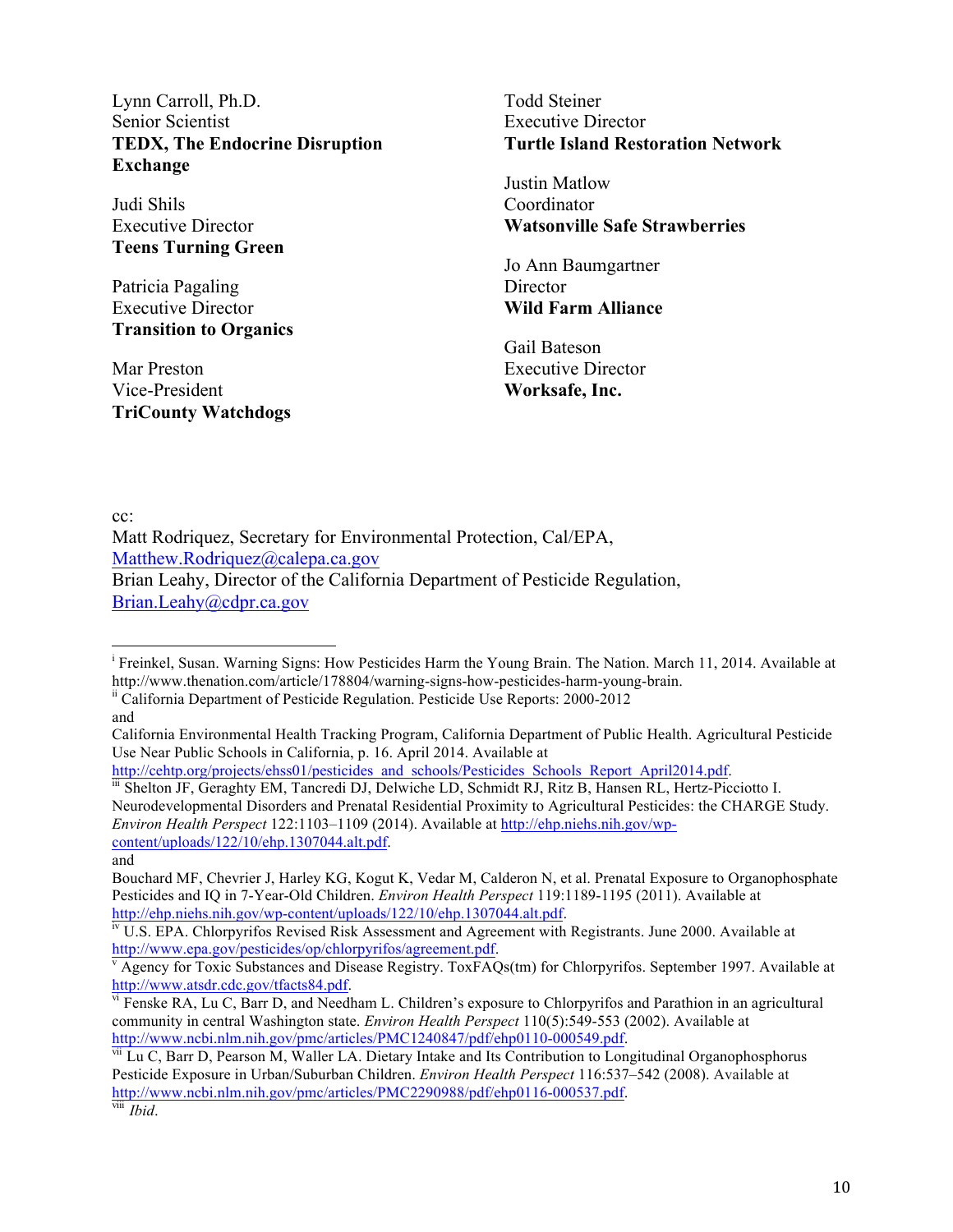<sup>ix</sup> Bouchard MF, Bellinger DC, Wright RO, Weisskopf MG. Attention-deficit/hyperactivity disorder and urinary metabolites of organophosphate pesticides. *Pediatrics* 125:e1270 (2010). Available at

http://pediatrics.aappublications.org/content/125/6/e1270.full.pdf+html.<br><sup>x</sup> Bradman A, Castorina R, Barr DB, Chevrier J, Harnly ME, Eisen EA, McKone TE, Harley K, Holland N, and Eskenazi B. Determinants of Organophosphorus Pesticide Urinary Metabolite Levels in Young Children Living in an Agricultural Community. *International Journal of Environmental Research and Public Health* 8(4): 1061-83 (April 8, 2011). Available at  $\frac{http://www.mdpi.com/1660-4601/8/4/1061/htm}{http://www.mdpi.com/1660-4601/8/4/1061/htm}$ .

Infants and Children. 1993. National Academy Press, Washington DC. Available at http://www.nap.edu/openbook.php?record\_id=2126&page=R1

and

Roberts JR, Karr CJ. Pesticide exposure in children. *Pediatrics* 130(6) (2012). Available at

http://pediatrics.aappublications.org/content/130/6/e1765.full.pdf+html.<br><sup>xii</sup> Holland N, Furlong C, Bastaki M, Richter R, Bradman A, Huen K, Beckman K, Eskenazi B. Paraoxonase Polymorphisms, Haplotypes, and Enzyme Activity in Latino Mothers and Newborns. *Environ Health Perspect*

<sup>xiii</sup> Haviland JA, Butz DE, Porter WP. 2010. Long-term sex selective hormonal and behavior alterations in mice<br>exposed to low doses of chlorpyrifos in utero. *Reprod Toxicol* 29(1):74-9 (2009).

<sup>xiv</sup> Whyatt RM, Rauh V, Barr DB, Camann DE, Andrews HF, Garfinkel R, Hoepner LA, Diaz D, Dietrich J, Reyes A, Tang D, Kinney PL, Perera FP. Prenatal insecticide exposures and birth weight and length among an urban minority cohort. *Environ Health Perspect* 112(10):1125-32 (2004). Available at

http://www.ncbi.nlm.nih.gov/pmc/articles/PMC1247388/.<br><sup>xv</sup> Berkowitz GS, Wetmur JG, Birman-Deych E, Obel J, Lapinski RH, Godbold JH, Holzman IR, Wolff MS. *In utero* pesticide exposure, maternal paraoxonase activity, and head circumference. *Environ Health Perspect* 112(3):<br>388-91 (2004). Available at http://www.ncbi.nlm.nih.gov/pmc/articles/PMC1241872/pdf/ehp0112-000388.pdf.

<sup>xvi</sup> Colborn, T. A Case for Revisiting the Safety of Pesticides: A Closer Look at Neurodevelopment. *Environ Health Perspect* 114(1):10-17 (2006). Available at http://www.ncbi.nlm.nih.gov/pmc/articles/PMC1332649/.

<sup>zvii</sup> Engel SM, Wetmur J, Chen J, Zhu C, Barr DB, Canfield RL, Wolff MS. Prenatal Exposure to Organophosphates, Paraoxonase 1, and Cognitive Development in Childhood. *Environ Health Perspect* 119:1182-1188 (2011).

<sup>xviii</sup> Rauh V, Arunajadai S, Horton M, Perera F, Hoepner L, Barr DB, Whyatt R. Seven-Year Neurodevelopmental Scores and Prenatal Exposure to Chlorpyrifos, a Common Agricultural Pesticide. *Environ Health Perspect* 119:1196-1201 (2011). Available at http://www.ncbi.nlm.nih.gov/pmc/articles/PMC3237355/.

 $\frac{xx}{x}$  *Op. cit.*, Bouchard, et al., 2011.<br>
<sup>xx</sup> Rauh VA, Garfinkel R, Perera FP, et al. Impact of prenatal chlorpyrifos exposure on neuro-development in the first 3 years of life among inner-city children. *Pediatrics* 118(6) (2006). Available at:

wi Shelton JF, Geraghty EM, Tancredi DJ, Delwiche LD, Schmidt RJ, Ritz B, Hansen RL, Hertz-Picciotto I. Neurodevelopmental Disorders and Prenatal Residential Proximity to Agricultural Pesticides: the CHARGE Study. *Environ Health Perspect* (2014). Available at http://ehp.niehs.nih.gov/wp-content/uploads/122/10/ehp.1307044.alt.pdf.

xxiii *Op. cit.*, Freinkel S., 2014.<br>xxiii CA Department of Pesticide Regulation. DPR 2013 Air Monitoring Shows Most Pesticides Well Below Health<br>Screening Levels. Sept 2014. Available at http://cdpr.ca.gov/docs/pressrls/2

xxiv DPR Draft Air Monitoring Network Report for 2013, p. 11. Sept 2014. Available at http://www.cdpr.ca.gov/docs/emon/airinit/2013 report draft.pdf.

xxv Mills K and S Kegley. Air Monitoring for Chlorpyrifos in Lindsay, California: June-July 2004 and July-August 2005. Pesticide Action Network, San Francisco, CA. April 2006. Available at

http://www.pesticidereform.org/downloads/AirMonitoring-report.pdf.<br><sup>xxvi</sup> Central Coast Regional Water Quality Control Board. Appendix G, Staff Recommendations for Agricultural Order: Water Quality Conditions in the Central Coast Region Related to Agricultural Discharges, p. 11. March 2011. Available at

http://www.waterboards.ca.gov/centralcoast/board\_info/agendas/2011/march/Item\_14/14\_att7.pdf.  $x^{xvii}$  Zhang X, Starner K, Spurlock F. Analysis of Chlorpyrifos Agricultural Use in Regions of Frequent Surface

Water Detections in California, USA. California Department of Pesticide Regulation, Environmental Monitoring Branch, Surface Water Protection Program. 2012. Available at

http://www.cdpr.ca.gov/docs/emon/pubs/ehapreps/analysis\_memos/zhang\_chlorpyrifos\_report.pdf. xxviii *Op. cit*., California Environmental Health Tracking Program, California Department of Public Health, 2014, p. 34.